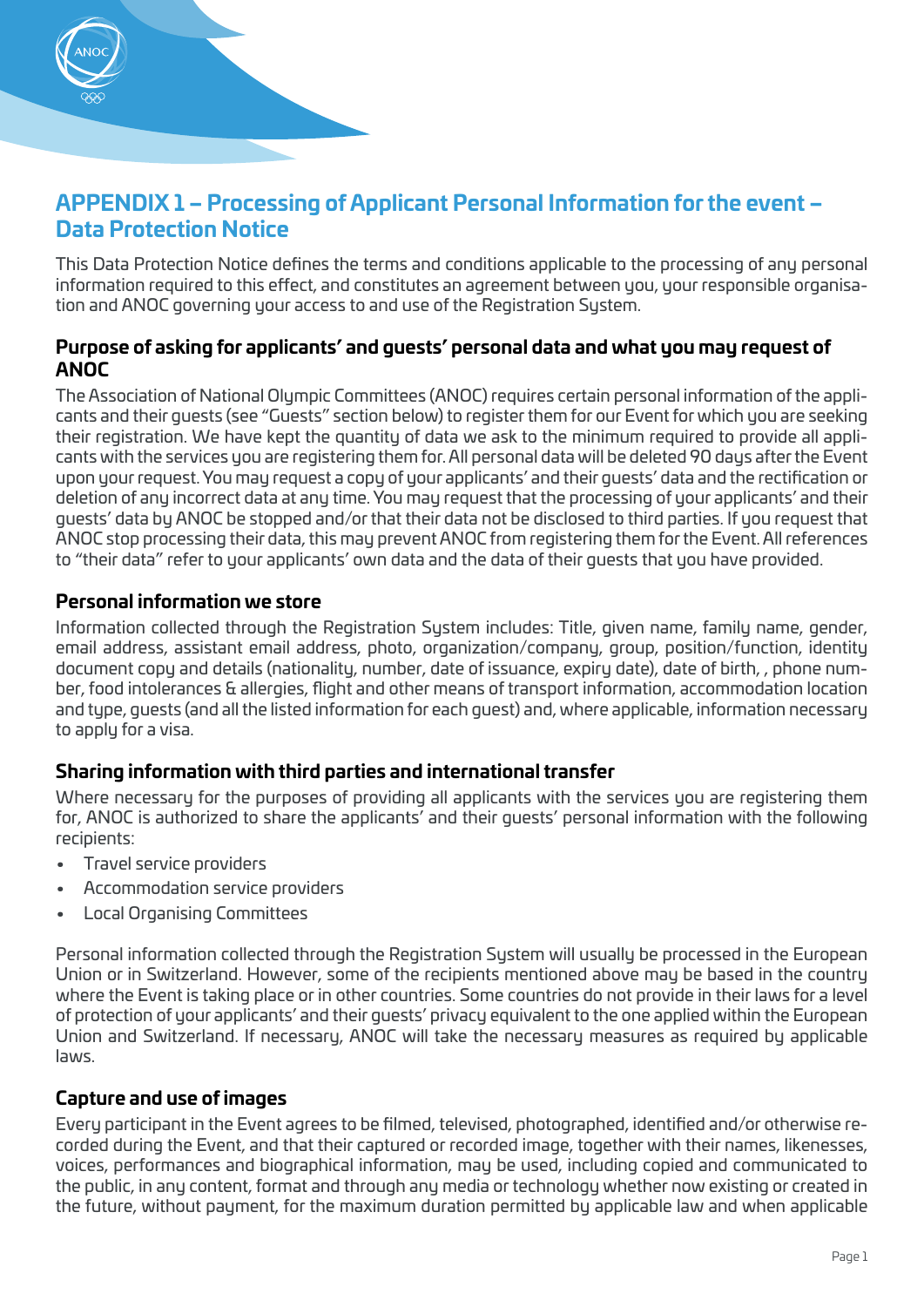

at least until they are in the public domain, by ANOC and its affiliates or third parties such as broadcasters social media networks, the International Olympic Committee, National Olympic Committees (NOCs), Continental Associations of NOCs, International Sport Federations, Organizing Committees for the ANOC General Assembly and ANOC World Beach Games, and third parties authorized by ANOC during and after the Event in relation to the celebration and direct or indirect promotion of ANOC events or ANOC in a commercial or non-commercial manner.

# **Accessing your applicants' and their guests' personal data**

The applicants and their guests can access their registration at any time using the responsible organisation's login link.

#### **Editing your applicants' and their guests' personal data**

You can edit your applicants' and their guests' registration at any time using the responsible organisation's login link.

# **Removing your applicants' and their guests' personal data**

Should you wish your applicants' and their guests' personal information to be removed, the procedure is the following:

- Contact us using the details at the bottom of this page (We may ask you to prove your identity)
- ANOC will remove all personal data from our sustem and from our backups
- Once this is done, the deletion will be confirmed with you by email

#### **Guests**

ANOC may allow registering a limited number of guests for an Event, for which some guest's personal information may be required. Prior to submitting any personal information on behalf of your applicants' guests, you are responsible to inform the guests, obtain their authorization to act on their behalf and ensure that they understand the present Terms, especially the conditions applicable to the collection, transfer and processing of their personal information.

Please note, that you can only register guests who are under 18 years old or a minor in their country of residence if you are specifically and expressly authorized and directed to do so by such persons' parent or legal guardian. By registering a guest who is under 18 years old or a minor in their country of residence, you represent to ANOC that you have been specifically and expressly authorized and directed to do so by their parent or legal guardian.

For any additional information or should you require any assistance, please contact the ANOC Office at:

Address: Chemin des Charmettes 4, 1003 Lausanne, Switzerland Email: [events@anocolympic.org](mailto:events@anocolympic.org) Tel.: +41 21 321 52 60